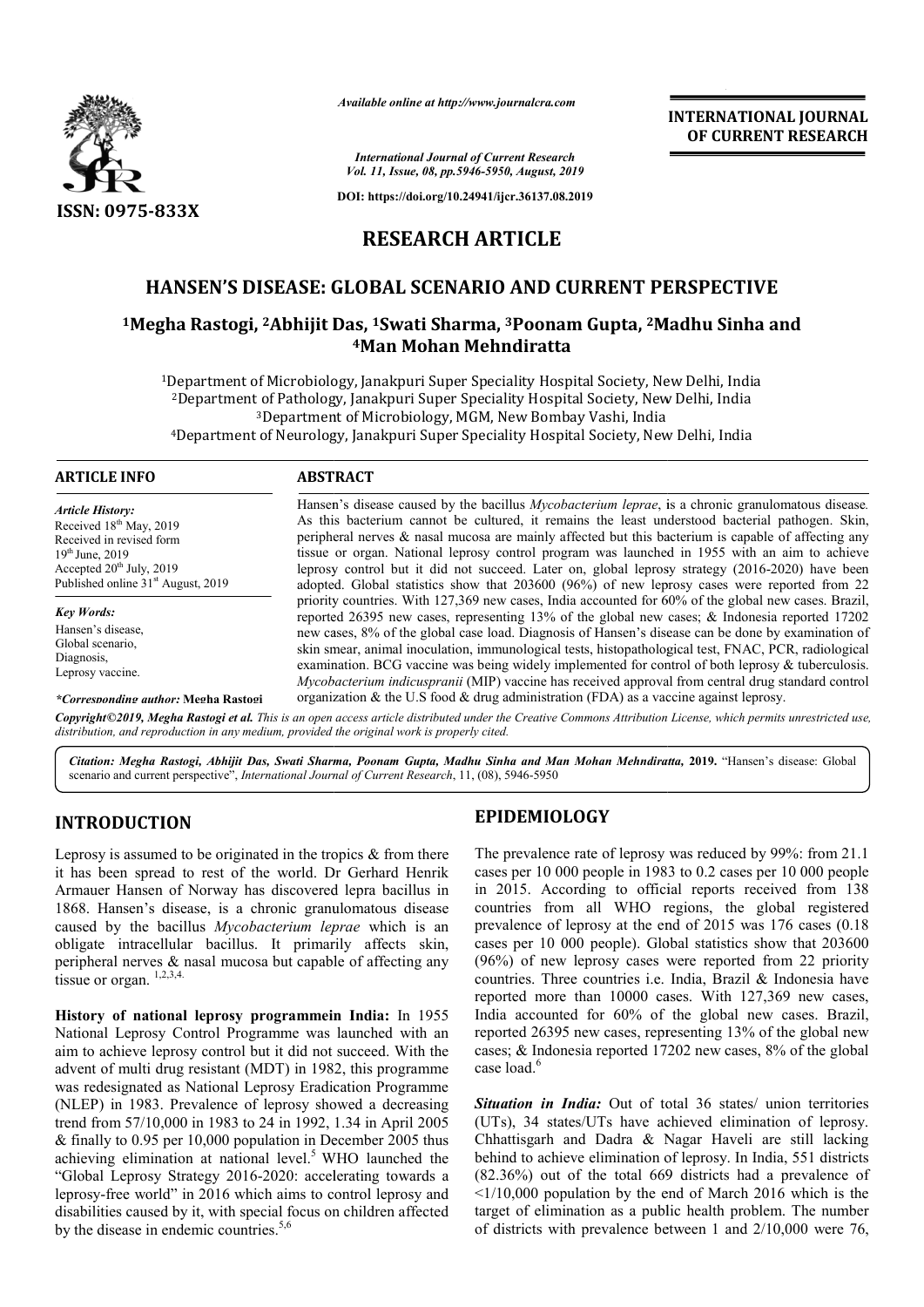number of districts with prevalence between >2 and 5/10,000 were 39, and those between 5 and 10 were 2. Despite of the decreasing trend of leprosy, India continues to account for 60% of new cases reported globally each year. According to last 4 years of NELP annual report four UTs (Orrisa, Chandigarh, Delhi and Lakshadweep) which have achieved elimination earlier in 2011-2012, have shown a prevalence of  $>1$  per 10,000 population, making this a matter of concern for the programme.5,6,7,8,9,10

- Mycobacterium leprae: The taxonomic order is Actinomycetales, the family Mycobacteriaceae. M. leprae is an obligate intracellular bacillus which is an acid-alcohol-fast as well as gram-positive. It has predilection for the cells of reticuloendothelial system and peripheral nervous system.2,9. M. leprae organisms are slightly curved, measure from 1 to 8  $\mu$ m in length  $\&$ 0.3 µm in diameter. Lepra bacilli can neither be cultured on bacteriological media nor it can be grown in tissue culture Lepra bacilli can be transmitted to experimental animals like footpads of mice, nine-banded armadillos. Replication takes from 11 to 13 days, considerably longer than the 20 hours required by Mycobacterium tuberculosis.<sup>1,2,3,4</sup>
- $\triangleright$  Incubation Period: As lepra bacillus multiplies very slowly it is difficult to define an incubation period for leprosybut on an average, it is considered to be 5 years. In some cases, symptoms may occur within 1 year but can also take as long as 20 years to occur.<sup>1,2,3,4</sup>
- $\triangleright$  Risk Factors: Poor sanitary condition is the main risk factor for those living in endemic areas such as inadequate bedding, contaminated water & insufficient diet, or other conditions that weakenthe immune system are at maximum risk of acquiring leprosy.<sup>1,2,3,4,11</sup>
- $\triangleright$  Transmission: Leprosy can be transmitted via droplets, from the nose  $\&$  mouth, during close  $\&$  frequent contacts with untreated cases.<sup>1,2,3,4,1</sup>

# **DISEASE CLASSIFICATION**

*Ridley & Jopling* introduced a classification system in 1996 which was mainly for research purposes  $\&$  is still used in many parts of the world. The disease has two poles with tuberculoid leprosy (TT) at one pole and lepromatous leprosy (LL) at another pole. These two poles are considered to be clinically stable. Dimorphic cases or intermediate cases which are clinically unstable are classified according to which pole they tend to shift. These cases can be further classified as borderline tuberculoid (BT), mid-borderline(BB) & borderline lepromatous (BL), of which BB is least stable. This classification however does not include indeterminate & pure neuritic forms of leprosy.<sup>1,2,3,4,12,13.</sup> In 1981 the WHO classification system (1981) simplified the administration of chemotherapy. This classification classified leprosy can as multibacillary (MB) or paucibacillary (PB). The sensitivity  $\&$ specificity of the WHO classification has been reported to be around 90%. Nerve involvement is not part of the WHO's clinical classification.<sup>1,4,12,13.</sup> Indian classification was introduced in 1995. This classification includes six groups: tuberculoid, borderline, lepromatous, indeterminate, pure neuritic and maculoanesthetic. Maculoanesthetic leprosy was

later removed from this classification.<sup>1,4,12,13.</sup> NLEP classification, India (2009) was developed by the National Leprosy Eradication Program (NLEP) of the government of India, the Global Alliance for Leprosy Elimination & the WHO.<sup>1,3,4,12,13,14</sup>

### **Clinical features**

Cardinal signs of leprosy are:

- i. Hypo-pigmented or reddish skin lesions with definite sensory deficit.
- ii. Involvement of peripheral nerves: demonstrated by definite thickening of nerves with or without loss of sensation and/or weakness of muscles of hands, feet or eyes supplied.
- iii. Demonstration of Mycobacterium leprae in lesions.<sup>1,4,13</sup>
- *INDETERMINATE LEPROSY* (I): It is characterized by illdefined hypopigmented patch or macule which is commonly located on the lateral/outer aspect of the thigh, face & extensor aspect of the limbs. Sensory loss is unusual in this form  $\&$  SSS is usually negative.<sup>1,2,4,13,14,15,16</sup>
- *TUBERCULOID LEPROSY* (TT): This form manifests as a few well-defined hypopigmented anesthetic macules which occur on any part of the body but there is a predilectionforexposed/uncovered areas of the body. Neural involvement in TT is uncommon,neural involvement is usually patchy, unilateral & asymmetrical.1,2,3,4,13,14,15,16
- *BODERLINE LEPROSY*: Borderline leprosy cases contribute to major disease load of leprosy globally. Skin lesions vary according to the shift of these cases to either poles of disease spectrum i.e. TT or LL. Nerve involvement is common in borderline leprosy. 1,4,13,14,15,16
- *BODERLINE TUBERCULOID* (BT): This form resembles TT. Lesions in BT have finger like projections known as pseudopodia. Skin lesions are scaly, dry, hypoesthetic plaques with loss of appendages & sweating seen mostly on the face, lateral aspect of extremities, buttocks & scapulae. Nerve involvement is common. <sup>1,4,13,14</sup>
- *BODERLINE BODERLINE* (BB): These are immunologically most unstable part of disease spectrum. The hallmark lesion of these patients is an annular plaque with a well-demarcated 'punched-out' inner margin & a sloping outer margin, giving it a 'swiss cheese' appearance. Nerve involvement is variable.<sup>1,4,13,14</sup>
- *BODERLINE LEPROMATOUS*: Lesions begin as multiple, hypopigmented to coppery-red macules that have indistinct borders thatmerges into the adjacent skin. With time, the macules undergo induration/infiltration beginning from the center  $&$  forming plaques  $&$  nodules. In BL, the peripheral nerve trunks are thickened  $\&$  tend to be symmetrical.<sup>1,4,13,14</sup>
- *LEPROMATOUS LEPROSY*(LL*)*: LL with a de novo appearance is called polarlepromatous leprosy (LLp) & when a result of downgrading it is called subpolar lepromatous leprosy (LLs). Cutaneous lesions of LL are multiple with bilateral symmetrical distribution over the arms, legs, buttocks, face & trunk. Clinically, the LL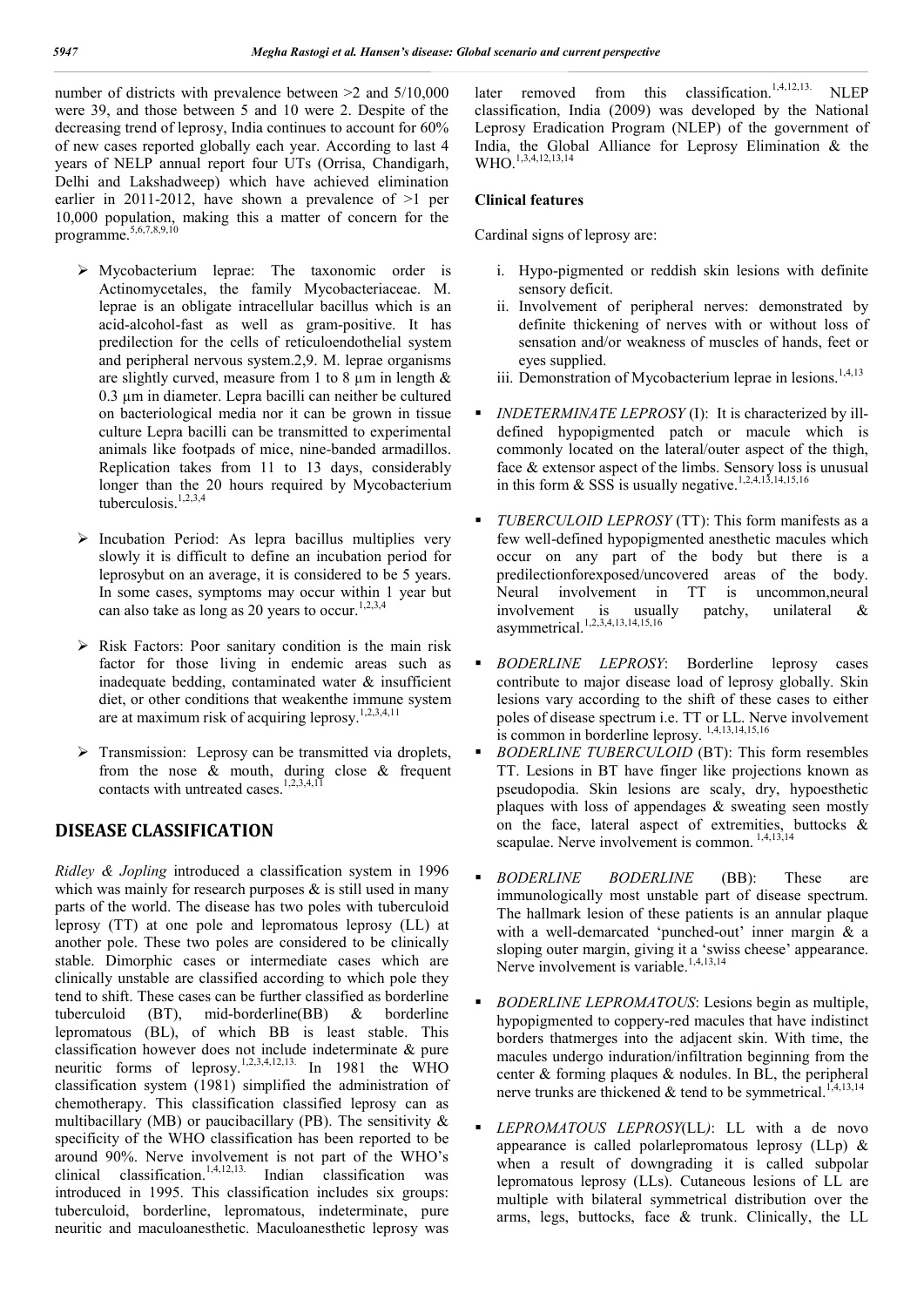disease may present with any of the stages described below or with a mix of these lesions.

- *i. Early macular stage:* In early stage, lesions frequently present as macules.
- *ii. Infiltrated stage:* Infiltration is often marked on the face & ear lobules.
- *iii. Late nodulo-plaque stage:* If the above stage is left untreated, there is increase in infiltration & macules progress to form papules, nodules & plaques. In ear cartilage repeated episodes of ulceration & healing gives it a 'rat bitten' appearance. Ulcers present mostly in nose, mouth & throat. LL patient who are untreated has leonine faces, thickening & nodulations of ear lobes  $\&$  a broad  $\&$  swollen nose, which may be collapsed, thinning of eyebrows (supraciliary madarosis) & eyelashes (ciliary madarosis) & may have characteristic facies leprosa. Muscle weakness, wasting & paralysis can occur as a result of damage to motor neurons & can result in claw hand deformity, ape thumb deformity, wrist drop, foot drop & facial palsy.  $^{1,3,4,13,14,15,16}$

### RARE VARIANTS OF LEPROSY

- *Histoid leprosy*: The term was coined after the histopathological appearance of histoid lesions. Lesions appear as firm, erythematous, shiny, smooth, hemisphere, round to oval non-tender nodules present on the face, back, buttocks & extremities as well as over bony prominences.14,15
- *Pure neuritic leprosy (PNL)*: In this type of leprosy peripheral nerve trunk is involved in the absence of skin lesions. This form of leprosy is commonly found in Nepal, Brazil & India. Clinical features include nerve thickening, pain, tenderness & sensory-motor impairment. Mononeuritis is the most common presentation  $\&$  is asymmetric in nature. The nerve trunks commonly involved are the ulnar nerve, superficial radial nerve, sural nerve, common peroneal nerve  $\&$  posterior tibial nerve.<sup>2,14</sup>
- *Lucio's leprosy*: A diffuse form of polar LL, now known as diffuse leprosy of Lucio &Latapi (LuLp). This form of leprosy has been associated with both M. leprae & Mycobacterium lepromatosis. In LuLp there is diffuse infiltration of the skin. Diffuse infiltration of the face & hands mimics "myxedema"-like appearance, often giving the impression of a "moon face" or "healthy look" & imaginatively called Lepra bonita (beautiful leprosy). Lucio phenomenon seen in LuLp which is akin to Type 2 lepra reaction & is characterized by well-defined, angular, jagged, purpuric lesions evolving into ulcerations & spreading in ascending fashion & healing with atrophic white scarring. $14,15$

# **LEPRA REACTION**

These reactions are immunologically mediated that occur during the chronic course of disease. They are of two types: type I & type II reactions. Type I reaction (reversal reaction; RR) is characterized by swelling & erythema of existing skin lesions. They occur in borderline patients (BT, midboderline & BL). This is due to type I T-helper cell response which results in upgrading of cell-mediated immunity. Type II reaction (erythema nodosum leprosum; ENL) is characterized by the appearance of tender, erythematous, subcutaneous nodules located on normal skin & is frequently accompanied by systemic symptoms. This is due to type II T-helper cell response (Th 2 response) which leads to induction of humoral immunity. Both types of reactions have been found to cause neuritis, representing the primary cause of irreversible deformities.<sup> $1,2,3,4,17$ </sup>

# **LABORATORY DIAGNOSIS**

- *Examination of skin smear***:** Sites from where skin smear can be taken are earlobes, elbow, knee, skin lesion, forehead, chin, buttocks. It is highly specific but sensitivity is low approximately 70%.
- *Culture*: Agar & cell culture for Mycobacterium leprae is not yet achieved.
- *Animal inoculation***:** Mycobacterium leprae can be cultivated in SCID mice (athymic/nude) & nine banded armadillo.
- *Immunological testing:*
	- $\triangleright$  It is analogous to tuberculin test. Two antigens have been used, original Ag was mitsuda Ag & modern Ag  $(4\times10^7$ bacilli/ml-lepromin A replacing lepromin H).
	- ELISA or lateral flow immunochromatography to detect Abs against carbohydrate portion of PGL-1.
	- Lymphocyte transformation test (LTT) to detect CMI
	- *Histopathological testing***:** Punch biopsy or incision biopsy for histopathological examination may help in reaching the conclusion if analyzed along with clinical criteria.
- *Fine needle aspiration cytology***:** FNAC from lymph glands is usually helpful if patient is in suspected lepra reaction type 2.
- *Polymerase chain reaction***:** Facilities for PCR are available at specialized institutions like National institute of communicable disease (NICD) at New Delhi, National Jalma institute of leprosy and other mycological disease (JALMA) Agra, Central leprosy teaching & research institute) CLTRI Chengalpattu.
- *Radiological examination***:** X-rays are helpful in diagnosing osteoporosis, fractures of small bones, absorption of bones, sequestra.1,3,4,13,14,16

# **TREATMENT Multidrug Therapy (MDT) 1,2,4,116,18**

| Type of<br>leprosy | Drug used                                           | Dosage (adult) 15<br>vears & above                                          | Dosage (children<br>$10-14$ years)                               | Dosage children<br>below 10 years                                                      | Frequency of administration adults<br>(children in bracket)                  | Criteria for released from<br>medicine (RFT) |
|--------------------|-----------------------------------------------------|-----------------------------------------------------------------------------|------------------------------------------------------------------|----------------------------------------------------------------------------------------|------------------------------------------------------------------------------|----------------------------------------------|
| MB leprosy         | Rifampicin<br>Dapsone<br>Clofazimine<br>Clofazimine | $600 \text{ mg}$<br>$100 \text{ mg}$<br>$150 \text{ mg}$<br>$50 \text{ mg}$ | $450 \text{ mg}$<br>$50 \text{ mg}$<br>$150 \text{ mg}$<br>50 mg | $300$ mg<br>$25 \text{ mg}$<br>$100 \text{ mg}$<br>50 mg (alternate day,<br>not daily) | Once monthly<br>Daily once<br>monthly, Daily<br>(every other day) for adults | Completion of 12 monthly<br>pulses           |
| PB                 | Rifampicin                                          | $600 \text{ mg}$                                                            | $450 \text{ mg}$                                                 | $300$ mg                                                                               | Once monthly                                                                 | Completion of 6 monthly                      |
| leprosy            | Dapsone                                             | $100 \text{ mg}$                                                            | $50 \text{ mg}$                                                  | $25 \text{ mg}$                                                                        | Daily                                                                        | pulses                                       |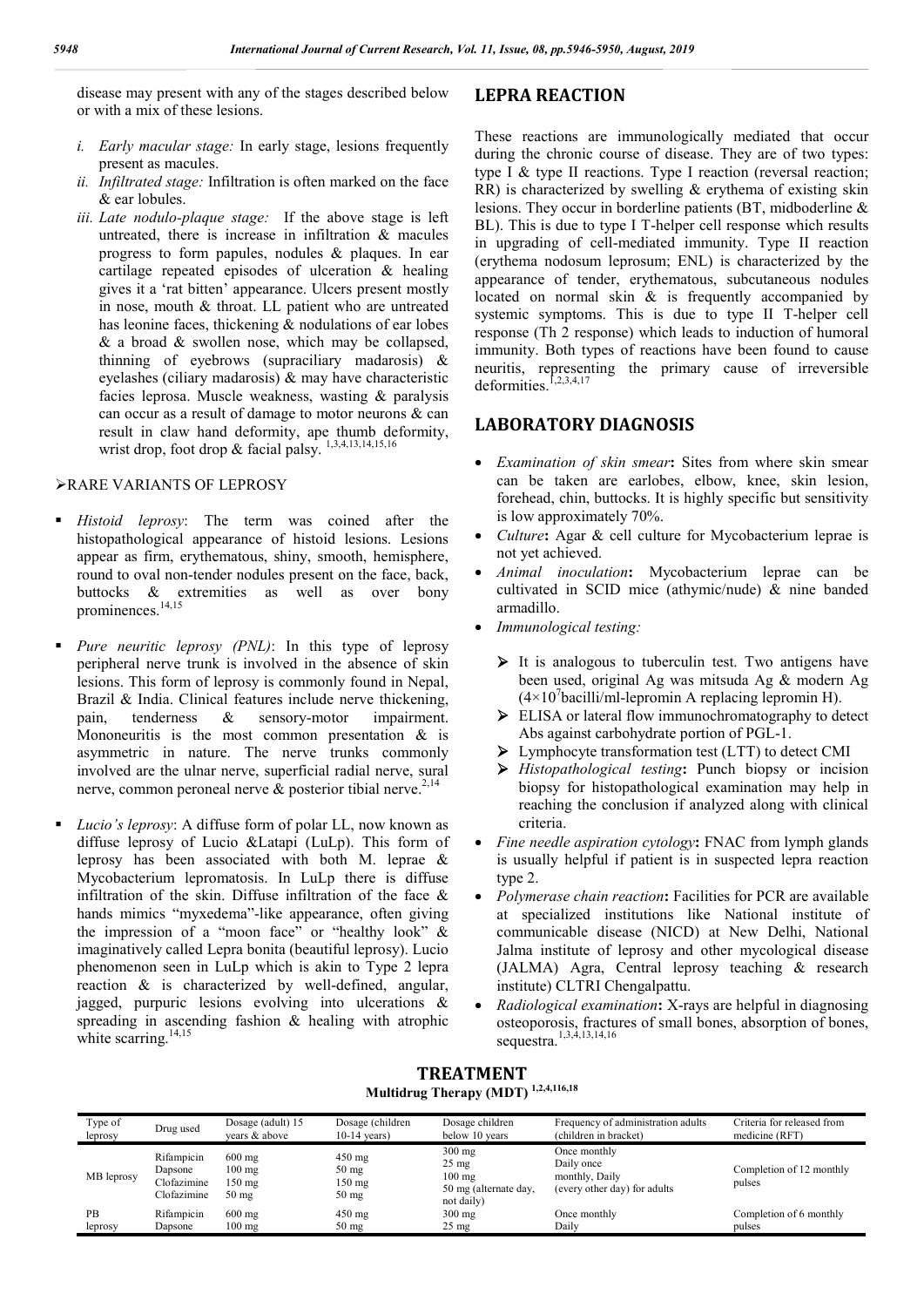# **LEPROSY VACCINE**

BCG vaccine is widely used for the prevention of tuberculosis but was originally invented with the notion to prevent both leprosy and tuberculosis. Systemic meta-analysis reveals an overall protective efficacy of 26-41% in experimental vs. 61% in observational studies. BCG vaccination against leprosy affords highest protection among younger individuals which tends to wane over time. In a retrospective study based on the number of BCG scars found in an individual, it was concluded that BCG alone conferred 56% protection against leprosy in the study group & it was suggested that several doses of BCG may offer additional protection.<sup>19,21,22,23,24,25.</sup> In a double-blind study, randomized prophylactic trail of four potential leprosy vaccines (BCG alone, BCG/killed M. leprae, alternative mycobacterium w & international committee of red cross ICRC) was conducted & studied. It was concluded that BCG provided 34% protection, BCG/M. leprae provided 64% protection, ICRC provided 65.5% protection & M.w provided 25.7% protection. This indicated that BCG/M.leprae vaccine & ICRC vaccine, met the requirements of public health utility & might be further evaluated for control of leprosy.<sup>19,22,23,26,27,28,2</sup> In 2005, Sharma & colleagues reported the results of a large scale, double blind immunoprophylactic trail of a M.w vaccine in Kanpur Dehat, U.P which was conducted between 1992 & 2001. The vaccine comprises of  $1\times10^{9}$  heat killed M.w bacilli for the first dose & a second, half dose given 6 month later. The efficacy of vaccine was found greatest in children when compared with adolescents & adults. When the index cases, & not the contacts received M.w vaccine surveys at the end of first, second & third follow up periods showed protective efficacies of 43%, 31% & 3% respectively. When only contacts received the vaccine, protective efficacy of 69%, 59% & 39% were observed. When both contacts & patients received the M.w vaccine, the protective efficacy was  $68\%$ ,  $60\%$  & 28% at each follow up time. Thus, it was concluded that the protective effect of M.w vaccine was retained for a period of about 7-8 years, after which booster vaccination may be needed, however it is unclear if the M.w vaccine can be boosted.<sup>19</sup>

In a trial conducted in Vietnam, which involved the vaccination with killed M. vaccae alone  $(10^8 \text{ bacteria})$ , BCG alone or BCG plus  $10^7$  killed M. vaccae. It showed that there was no major difference in protection afforded by each of the three vaccines, which implicates that both live BCG & killed M. vaccae provided protection in this trial, but the addition of killed preparation of M. vaccae to BCG did not enhance protection afforded by either alone.<sup>19,21,22,23,24,25.</sup> Vaccination with M. habana has also been in pipeline on the basis of protection afforded by it in mice & induction of lepromin reaction in monkeys. M. habana vaccination induced stable lepromin conversion in 100% of LL cases and lepromin negative household contacts and augmentation of lepromin reactivity in 100% of lepromin positive household contacts. Overall, following M. habana vaccination, individuals without prior BCG vaccination scars showed higher augmentation of lepromin responses. BCG is best available vaccine for the prevention of leprosy till date, although it is variable in its protective efficacy.<sup>19,21,22,23,24,25</sup>

*Advances towards defined vaccines:* Proteins present in the cell wall, cell membrane and cytosol of M. leprae provide protection when administered along with adjuvant before infection. Major limitation regarding the use of crude M.

leprae Ags in a vaccine is to cultivate large numbers of M. leprae and lack of consistency in production. 35KD, Ag85B & hsp65 Ags have all been shown to confer protection when expressed in a DNA vaccine. Both purified and/or recombinant 10 KD, 25KD & 65 KD proteins also provided protection when administered with Freund's incomplete adjuvant (FIA).<sup>19</sup>

*Recombinant BCG vaccine (rBCG):* Ohara & colleagues produced rBCG strains that over express Ag 85 complex component. Mice immunized with rBCG over-produce either A or A/B components which reduces the multiplication of M. leprae more as compared to the vaccination with parental BCG alone. Maeda & colleagues have created a rBCG that secretes M. leprae major membrane protein (MMP- II) also known as bacterioferritin, ML 2038). Compared with parental BCG, the rBCG strain (BCG-SM) induces more potent Th1 immune response.<sup>19</sup>

*Subunit vaccine for leprosy:* An ideal subunit vaccine against leprosy would induce strong, long-lasting T cell responses directed against M. leprae that would both prevent disease & reduce bacterial transmission, but is still lacking.<sup>19</sup>

*Complications:* Approximately 50% of leprosy patients naturally develop acute inflammatory reaction known as either type 1 (reversal reaction) or type 2 (erythema nodosum leprosum reaction.<sup>19</sup>

*Mycobacterium indicus pranii* (MIP): MIP is a rapidly growing nonpathogenic mycobacterium. When administered id, it increases CMI in the host. Vaccine originally called M.w was later renamed MIP. In this name, mycobacterium stands for a genus of gram positive, aerobic, acid-fast bacteria occurring as slightly curved or straight rods, indicus stands for India, pranii stands for the person who discovered the species (Professor Pran Talwar) & national institute of immunology (nii) where trials were conducted (Pran + nii).<sup>19,20.</sup> MIP has received approval from central drug standard control organization  $\&$  the U.S food  $\&$  drug administration (FDA) as a vaccine against leprosy. Professor G.P Talwar proposed to the government that MIP may be used to vaccinate contacts of leprosy patients to immunize them, MIP along with MDT may be used for the treatment of leprosy patient. Indian council of medical research & ministry of health, government of India along with representatives of ILEP (international federation of anti-leprosy associations) accepted this proposal only for its use for vaccination of contacts. MIP vaccine is administered through id injection 0.1 ml. It is divided into two equal doses & given on both arms. Booster doses will be given to maintain the immunity level (one after 2 years & another after 5 years). Booster doses are injected only on one arm. MIP has proved its potential in increasing immunity. But the government has not accepted MIP as part of leprosy treatment regimen.<sup>19,20.</sup> Candilla pharma Indida manufactures MIP under the brand name IMMUVAC, & markets it as an immunomodulator injection. Dermatologist doing private practice use this for treating leprosy patients.<sup>19,20</sup>

### **PREVENTION**

- a. People who live in intimate contact with the leprosy patient should be tested for leprosy.
- b. These people should be examined annually for five years following their last contact with an infectious patient.